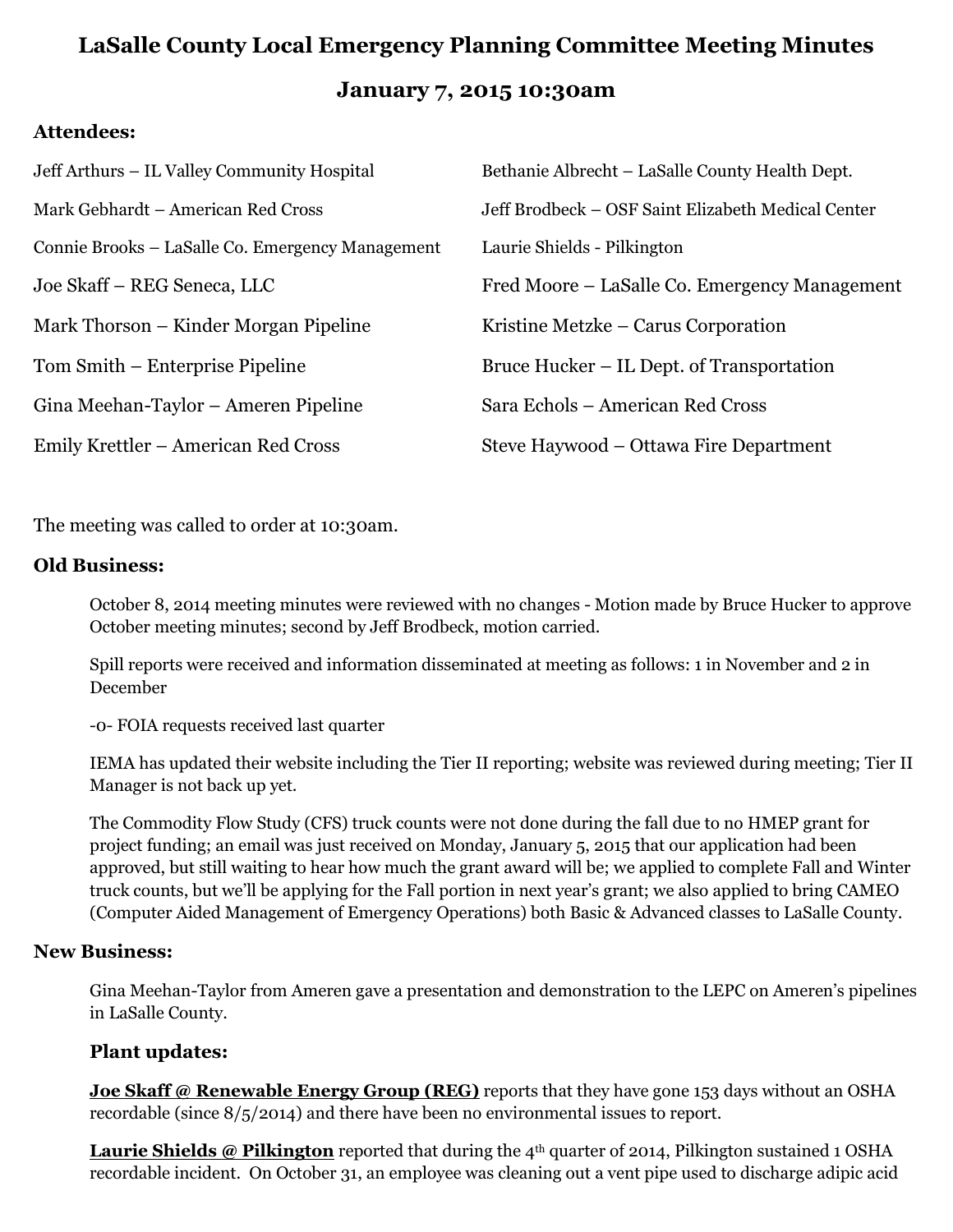fumes from the workplace. As the excess adipic acid residue was being removed, a small amount was released into the air and into the eyes of the employee, causing minor irritation. The employee rinsed his eyes and was taken to an optometrist for observation. Although no injury to the eyes was detected, the doctor prescribed medication as a precautionary measure. In the future, employees will be required to wear safety goggles when performing this task.

On October 31, 2014 a high potential near miss occurred at the plant. A shipment of a pyrophoric gas was expected to be delivered to the plant during the afternoon. The shipment was delayed until after normal business hours so instructions were given to locate the trailer on the chemical pad, remove the access doors to ensure the trailer was in the correct position, and do not connect the chemical feed lines. The Shift Supervisor decided to go ahead and connect the lines, and this was accomplished without incident. However, he did not follow the required safe operation procedure which increased the potential for fire or related injury. This was a non-routine task and the Sift Supervisor did not know the correct procedure. In the future, a LOTO device will be placed on the feed lines secure the feed lines and prevent access.

Pilkington had a minor chemical release on December 2, 2014. A flexible hose failed and leaked a corrosive chemical above a bulk storage tank. The leak occurred indoors and the chemical was not released into the environment. All flexible lines will be inspected each time the tank is empty and changed out, and new lines will be installed annually.

**Kristine Metzke @ Carus Corporation** reports 26 days since last recordable injury – thermal & chemical burns on R leg due to splashing – equipment modification to prevent; Carus wins Governor's Awardrecognized by Pat Quinn for their achievements in energy conservation by awarding them the IL Governor's Sustainability Award. Carus received this award because they reduced energy consumption b28% in just five (5) years at the LaSalle Manufacturing facility; this award is given annually to Illinois organizations that demonstrate a commitment to environmental excellence through outstanding and innovative sustainability practices.

Confined space rescue team training occurring today & tomorrow; HIRACS conducted on January 5th for Hot Oil System; Table top drill for exercising Emergency Action Plan will be on January 16th; Retubing of gas boiler began in December – ongoing until April 1<sup>st</sup>; production demand remains high going into 2015

### **Pipeline Updates:**

**Enterprise Pipeline** – Tom Smith gave a brief overview of Enterprise pipelines in the area

**Ameren Pipeline** - presentation

**Kinder Morgan Pipeline** – Mark Thorson gave a brief overview of Kinder Morgan pipelines in the area along with the Northern IL Pipeline Association (NIPA) and their upcoming responder educational seminars

## **LEPC Vice-Chairman & Secretary Elections:**

Jeff Arthurs nominated Bruce Hucker to remain as Vice-Chairman; second by Jeff Brodbeck; no other nominations; all ayes – motion carried. Bruce Hucker is Vice Chairman.

Bruce Hucker nominated Connie Brooks to remain as Secretary; second by Kristine Metzke; no other nominations; all ayes – motion carried. Connie Brooks is Secretary.

### **Miscellaneous:**

Nothing at this time

## **Public Comment:**